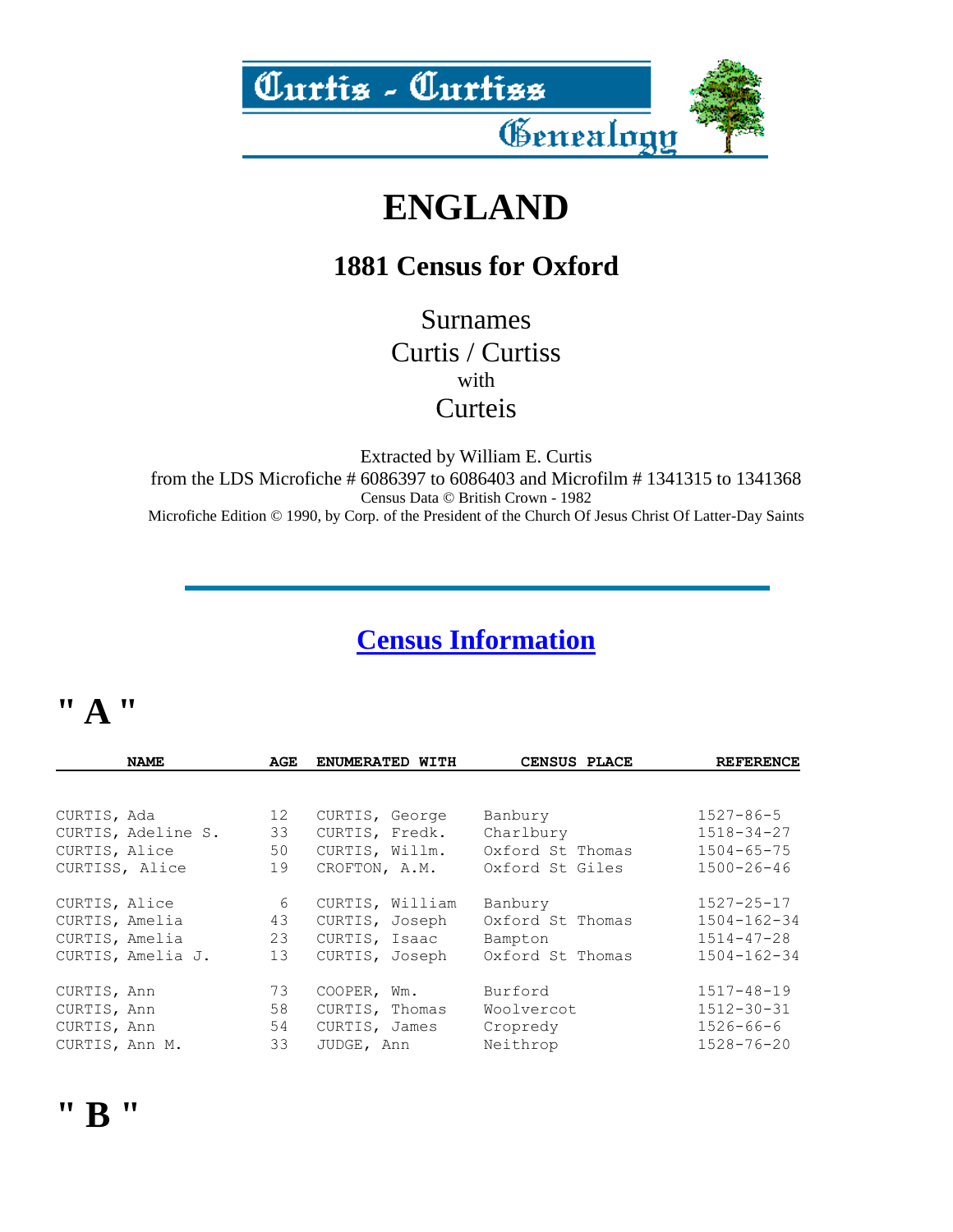| <b>NAME</b>           | AGE | ENUMERATED WITH      | CENSUS PLACE     | <b>REFERENCE</b>  |
|-----------------------|-----|----------------------|------------------|-------------------|
|                       |     |                      |                  |                   |
|                       |     |                      |                  |                   |
| CURTIS, Beatrice      |     | 2 RICHARDSON, Richd. | Oxford St Thomas | $1504 - 52 - 50$  |
| CURTIS, Beatrice Maud |     | CURTIS, John         | Banbury          | $1527 - 87 - 8$   |
| CURTIS, Bertha A.     | 3   | CURTIS, Charles      | Oxford St Giles  | $1499 - 113 - 19$ |
| CURTIS, Bethia L.     |     | 3 CURTIS, Joseph     | Eye & Dunsden    | $1489 - 69 - 3$   |

# **" C "**

| <b>NAME</b>                                   | AGE | ENUMERATED WITH                  | CENSUS PLACE                         | <b>REFERENCE</b>                    |
|-----------------------------------------------|-----|----------------------------------|--------------------------------------|-------------------------------------|
|                                               |     |                                  |                                      |                                     |
| CURTIS, Catherine                             | 40  | CURTIS, William                  | Kirtlington                          | $1505 - 24 - 6$                     |
| CURTIS, Charles                               | 40  | Self                             | Oxford St Giles                      | 1499-113-19                         |
| CURTIS, Charles                               | 27  | SHERWOOD, Anthony                | S Stoke                              | $1295 - 99 - 2$                     |
| CURTIS, Charles D.                            | 5   | CURTIS, Charles                  | Oxford St Giles                      | 1499-113-19                         |
| CURTIS, Charlotte<br>CURTIS, Christopher C. 3 | 49  | BELLAMY, James<br>CURTIS, Fredk. | Oxford St Mary Magdalen<br>Charlbury | $1502 - 9 - 12$<br>$1518 - 34 - 27$ |

# **" D "**

|               | <b>NAME</b> | AGE | <b>ENUMERATED WITH</b> | <b>CENSUS PLACE</b> | <b>REFERENCE</b> |
|---------------|-------------|-----|------------------------|---------------------|------------------|
|               |             |     |                        |                     |                  |
|               |             |     |                        |                     |                  |
| CURTIS, David |             |     | CURTIS, Edward J.      | Charlbury           | $1519 - 11 - 15$ |
| CURTIS, Dinah |             | 52  | CURTIS, George         | Neithrop            | $1529 - 51 - 33$ |
|               |             |     |                        |                     |                  |

## **" E "**

|                | <b>NAME</b>             | AGE | ENUMERATED WITH    | CENSUS PLACE                          | <b>REFERENCE</b>   |
|----------------|-------------------------|-----|--------------------|---------------------------------------|--------------------|
|                |                         |     |                    |                                       |                    |
| CURTIS, Edith  |                         | 11  | CURTIS, Charles    | Oxford St Giles                       | 1499-113-19        |
| CURTIS, Edward |                         | 70  | Oxford Workhouse   | Oxford St Clement                     | $1500 - 84 - 3$    |
| CURTIS, Edward |                         | 43  | CURTIS, Elizabeth  | Neithrop                              | $1529 - 53 - 37$   |
|                | CURTIS, Edward J.       | 37  | Self               | Charlbury                             | $1519 - 11 - 15$   |
|                | CURTIS, Edward J.       | 9   | CURTIS, Edward J.  | Charlbury                             | $1519 - 11 - 15$   |
| CURTIS, Edwin  |                         | 24  | CURTIS, Richard    | Steeple Barton                        | $1509 - 44 - 12$   |
|                | CURTIS, Eliza           | 42  | CURTIS, William    | Banbury                               | $1527 - 25 - 17$   |
|                | CURTIS, Elizabeth       | 79  | Self               | Neithrop                              | $1529 - 53 - 37$   |
|                | 76<br>CURTIS, Elizabeth |     | Self               | Bourton                               | $1526 - 38 - 4(a)$ |
|                | CURTIS, Elizabeth       | 45  | CURTIS, Henry      | Neithrop                              | $1528 - 71 - 10$   |
|                | CURTIS, Elizabeth       | 40  | CURTIS, Charles    | Oxford St Giles                       | 1499-113-19        |
|                | CURTIS, Elizabeth       | 36  | RICHARDSON, Richd. | Oxford St Thomas                      | $1504 - 52 - 50$   |
|                | 29<br>CURTIS, Elizabeth |     | CURTIS, John       | Banbury                               | $1527 - 87 - 8$    |
|                | CURTIS, Elizabeth       | 16  |                    | DRAKE, Barbara T. Bicester Market End | $1508 - 43 - 24$   |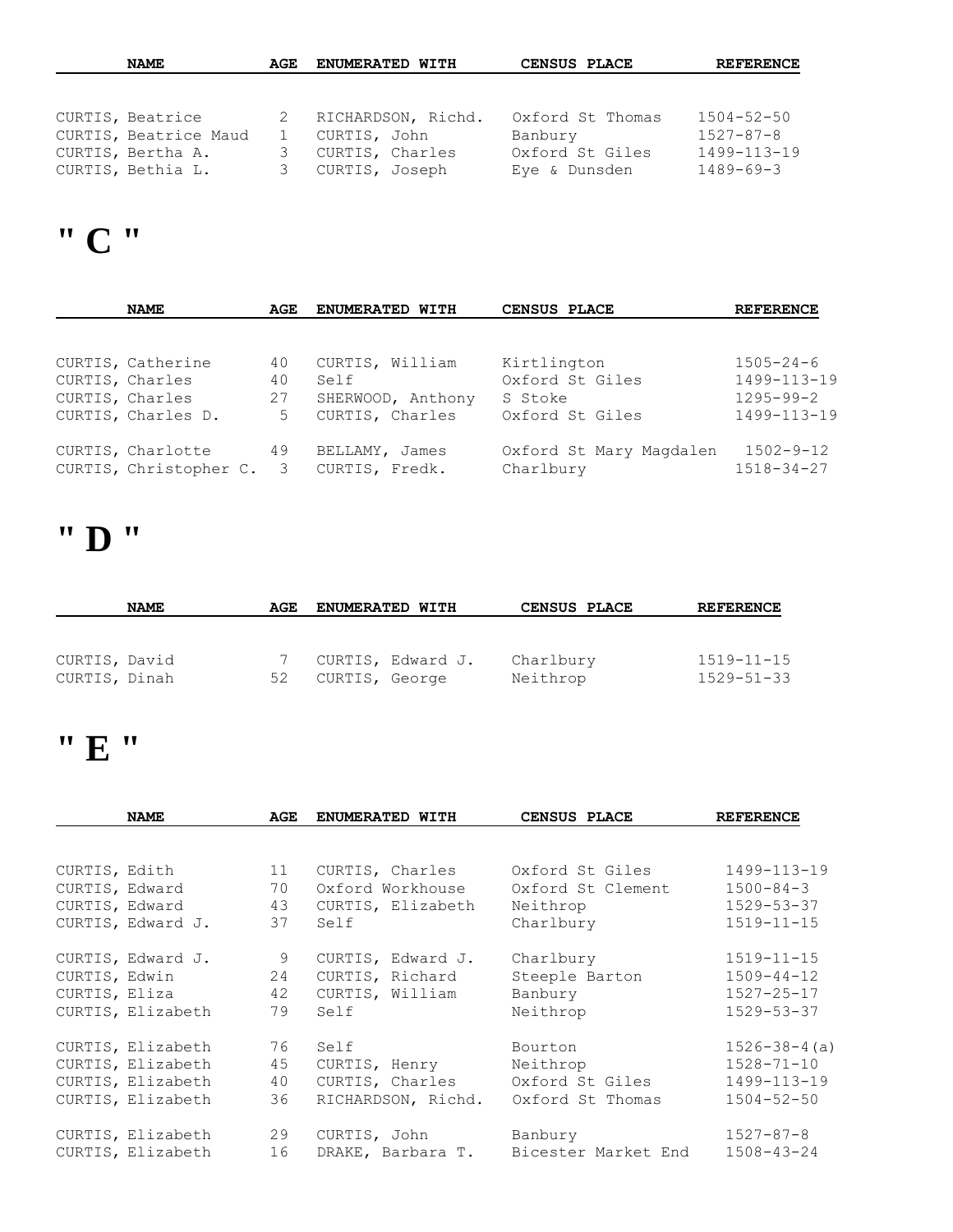|               | CURTIS, Elizabeth     | 9  | CURTIS, William    | Kirtlington                       | $1505 - 24 - 6$  |
|---------------|-----------------------|----|--------------------|-----------------------------------|------------------|
|               | CURTIS, Elizabeth Ann | 53 | CURTIS, Richard    | Steeple Barton                    | $1509 - 44 - 12$ |
| CURTIS, Emily |                       | 42 | BRIDGWATER, Thomas | Oxford St Ebbe                    | $1503 - 5 - 3$   |
|               | CURTIS, Emily M.      | 17 | SLAY, Charles      | Oxford St Ebbe                    | $1503 - 8 - 9$   |
|               | CURTIS, Emily N.      | 15 | BELLAMY, James     | Oxford St Mary Magdalen 1502-9-12 |                  |
| CURTIS, Emma  |                       | 57 | CURTIS, George     | Banbury                           | $1527 - 86 - 5$  |
|               | CURTIS, Emma S.       | 14 | ODDIE, Robert B.   | Swalcliffe                        | $1525 - 34 - 11$ |
|               | CURTIS, Emma Sop.     | 4  | CURTIS, Joseph     | Eye & Dunsden                     | $1489 - 69 - 3$  |

#### **" F "**

|                | <b>NAME</b>          | AGE     | ENUMERATED WITH        | CENSUS PLACE           | <b>REFERENCE</b>                     |
|----------------|----------------------|---------|------------------------|------------------------|--------------------------------------|
|                |                      |         |                        |                        |                                      |
|                | CURTIS, Florence W.  | 12      | CURTIS, Joseph         | Oxford St Thomas       | $1504 - 162 - 34$                    |
|                | CURTIS, Floria E.    | 5       | CURTIS, Joseph         | Eye & Dunsden          | $1489 - 69 - 3$                      |
| CURTIS, Fred   |                      | 8       | RICHARDSON, Richd.     | Oxford St Thomas       | $1504 - 52 - 50$                     |
|                | CURTIS, Frederick W. | 22      | GRIMBLY, Maria         | Banbury                | $1527 - 66 - 6$                      |
| CURTIS, Fredk. | CURTIS, Fredk.A.     | 33<br>5 | Self<br>CURTIS, Fredk. | Charlbury<br>Charlbury | $1518 - 34 - 27$<br>$1518 - 34 - 27$ |

## **" G "**

|                | <b>NAME</b>         | AGE          | ENUMERATED WITH        | <b>CENSUS PLACE</b> | <b>REFERENCE</b>    |
|----------------|---------------------|--------------|------------------------|---------------------|---------------------|
|                |                     |              |                        |                     |                     |
| CURTIS, George |                     | 59           | Self                   | Banbury             | $1527 - 86 - 5$     |
| CURTIS, George |                     | 53           | Self                   | Bourton             | $1526 - 38 - 4$ (b) |
| CURTIS, George |                     | 52           | Self                   | Neithrop            | $1529 - 51 - 33$    |
| CURTIS, George |                     | 19           | CURTIS, Sarah          | Bodicote            | $1523 - 74 - 16$    |
| CURTIS, George |                     | 18           | CHESTERMAN, Richard A. | Cropredy            | $1526 - 64 - 2$     |
| CURTIS, George |                     | 11           | CURTIS, Mary           | Oxford St Thomas    | $1504 - 48 - 42$    |
|                | CURTIS, George T.   | 58           | HIGGS, William         | Goring              | $1297 - 73 - 5$     |
|                | CURTIS, George Ths. | 30           | CURTIS, George         | Banbury             | $1527 - 86 - 5$     |
|                | CURTIS, Gilbert E.  | $\mathbf{1}$ | CURTIS, Fredk.         | Charlbury           | $1518 - 34 - 27$    |

## **" H "**

|                | <b>NAME</b> | AGE | <b>ENUMERATED WITH</b> | CENSUS PLACE   | <b>REFERENCE</b>    |
|----------------|-------------|-----|------------------------|----------------|---------------------|
|                |             |     |                        |                |                     |
|                |             |     |                        |                |                     |
| CURTIS, Hannah |             | 70  | CURTIS, John           | Kiddington     | $1510 - 42 - 4$     |
| CURTIS, Hannah |             | 62  | Self                   | Mapledurham    | $1300 - 40 - 15$    |
| CURTIS, Hannah |             | 62  | CURTIS, John           | Bourton        | $1526 - 45 - 18(a)$ |
| CURTIS, Hannah |             | 14  | CURTIS, Richard        | Steeple Barton | $1509 - 44 - 12$    |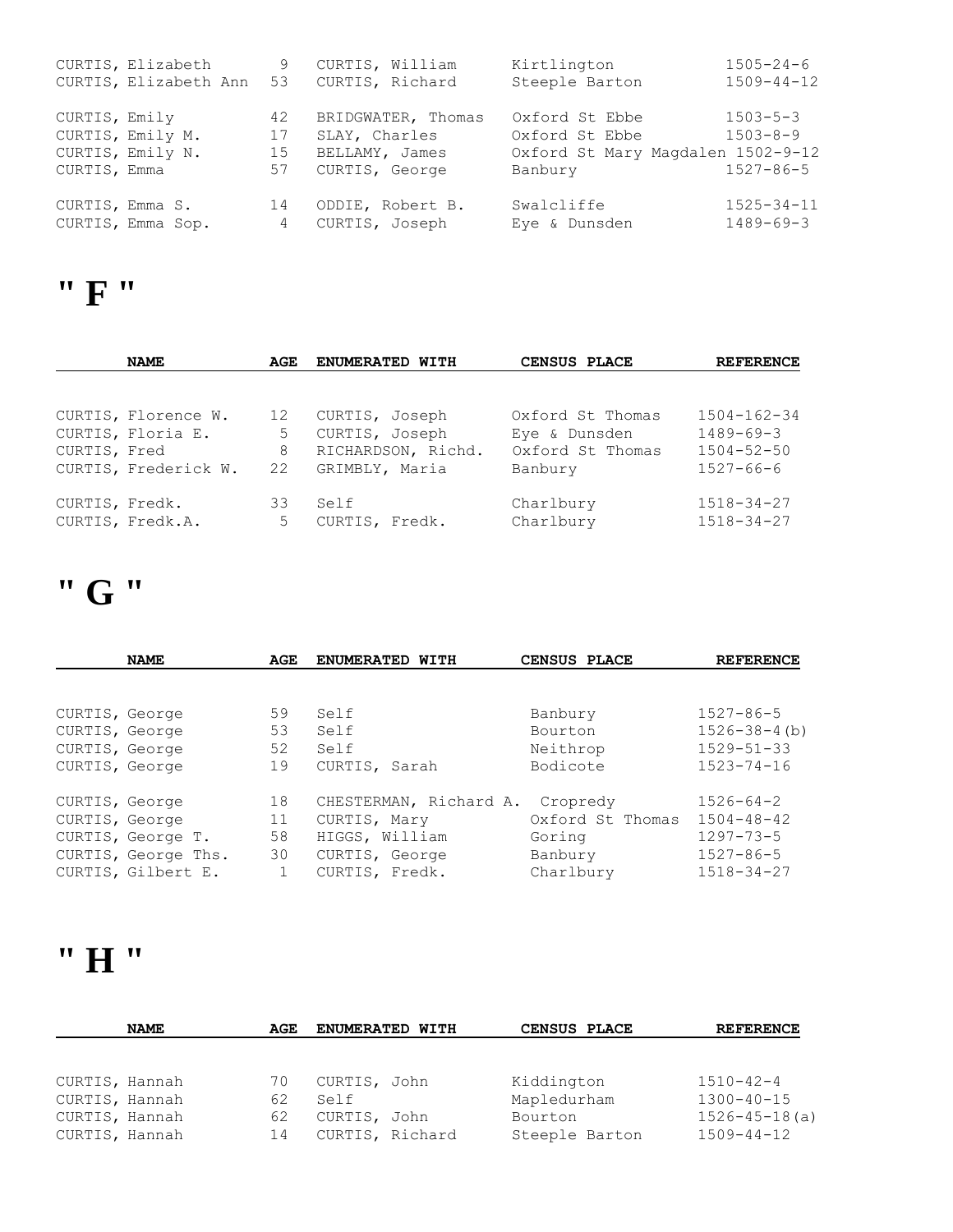| CURTIS, Hannah |                  | 10 CURTIS, Willm. | Oxford St Thomas | $1504 - 65 - 75$    |
|----------------|------------------|-------------------|------------------|---------------------|
|                | CURTIS, Harriett | 56 Self           | Charlbury        | $1518 - 32 - 23$    |
| CURTIS, Henrey |                  | 27 CURTIS, Tom R. | Nettlebed        | 1490-82-8           |
| CURTIS, Henry  |                  | 46 Self           | Neithrop         | $1528 - 71 - 10$    |
| CURTIS, Henry  |                  | 22 CURTIS, George | Bourton          | $1526 - 38 - 4$ (b) |

## **" I "**

|               | <b>NAME</b> | AGE | <b>ENUMERATED WITH</b> | <b>CENSUS PLACE</b> | <b>REFERENCE</b> |
|---------------|-------------|-----|------------------------|---------------------|------------------|
|               |             |     |                        |                     |                  |
| CURTIS, Isaac |             | 24  | Self                   | Bampton             | $1514 - 47 - 28$ |

# **" J "**

|               | <b>NAME</b>       | AGE            | ENUMERATED WITH    | CENSUS PLACE                     | <b>REFERENCE</b>    |
|---------------|-------------------|----------------|--------------------|----------------------------------|---------------------|
|               |                   |                |                    |                                  |                     |
| CURTIS, James |                   | 55             | Self               | Cropredy                         | $1526 - 66 - 6$     |
| CURTIS, James |                   | 15             | CURTIS, George     | Bourton                          | $1526 - 38 - 4$ (b) |
| CURTIS, James |                   | 10             | RICHARDSON, Richd  | Oxford St Thomas                 | $1504 - 52 - 50$    |
| CURTIS, James |                   | $\mathbf{1}$   | CURTIS, Edward J.  | Charlbury                        | $1519 - 11 - 15$    |
| CURTIS, Jas.  |                   | 14             | CURTIS, Willm.     | Oxford St Thomas                 | $1504 - 65 - 75$    |
| CURTIS, John  |                   | 72             | Self               | Bourton                          | $1526 - 45 - 18(a)$ |
| CURTIS, John  |                   | 70             | Self               | Kiddington                       | $1510 - 42 - 4$     |
|               |                   | 58             | Self               |                                  |                     |
| CURTIS, John  |                   |                |                    | Milton Under Wychwood 1519-61-27 |                     |
| CURTIS, John  |                   | 50             | RICHARDSON, Richd. | Oxford St Thomas                 | $1504 - 52 - 50$    |
| CURTIS, John  |                   | 35             | Self               | Banbury                          | $1527 - 87 - 8$     |
|               | CURTIS, John      |                | CURTIS, William    | Kirtlington                      | $1505 - 24 - 6$     |
|               | CURTIS, Joseph    | 68             | Self               | Eye & Dunsden                    | $1489 - 69 - 3$     |
|               | CURTIS, Joseph    | 42             | Self               | Oxford St Thomas                 | $1504 - 162 - 34$   |
|               | CURTIS, Joseph    |                | 5m CURTIS, Joseph  | Eye & Dunsden                    | $1489 - 69 - 3$     |
|               | CURTIS, Joseph C. | 60 —           | Self               | Oxford St Giles                  | $1500 - 50 - 25$    |
|               | CURTIS, Joseph J. | 7 <sup>7</sup> | CURTIS, Joseph     | Oxford St Thomas                 | $1504 - 162 - 34$   |
|               |                   |                |                    |                                  |                     |

#### **" K "**

| <b>NAME</b>  | AGE | <b>ENUMERATED WITH</b> | <b>CENSUS PLACE</b> | <b>REFERENCE</b> |
|--------------|-----|------------------------|---------------------|------------------|
|              |     |                        |                     |                  |
| CURTIS, Kate | 42  | CURTIS, Tom R.         | Nettlebed           | $1490 - 82 - 8$  |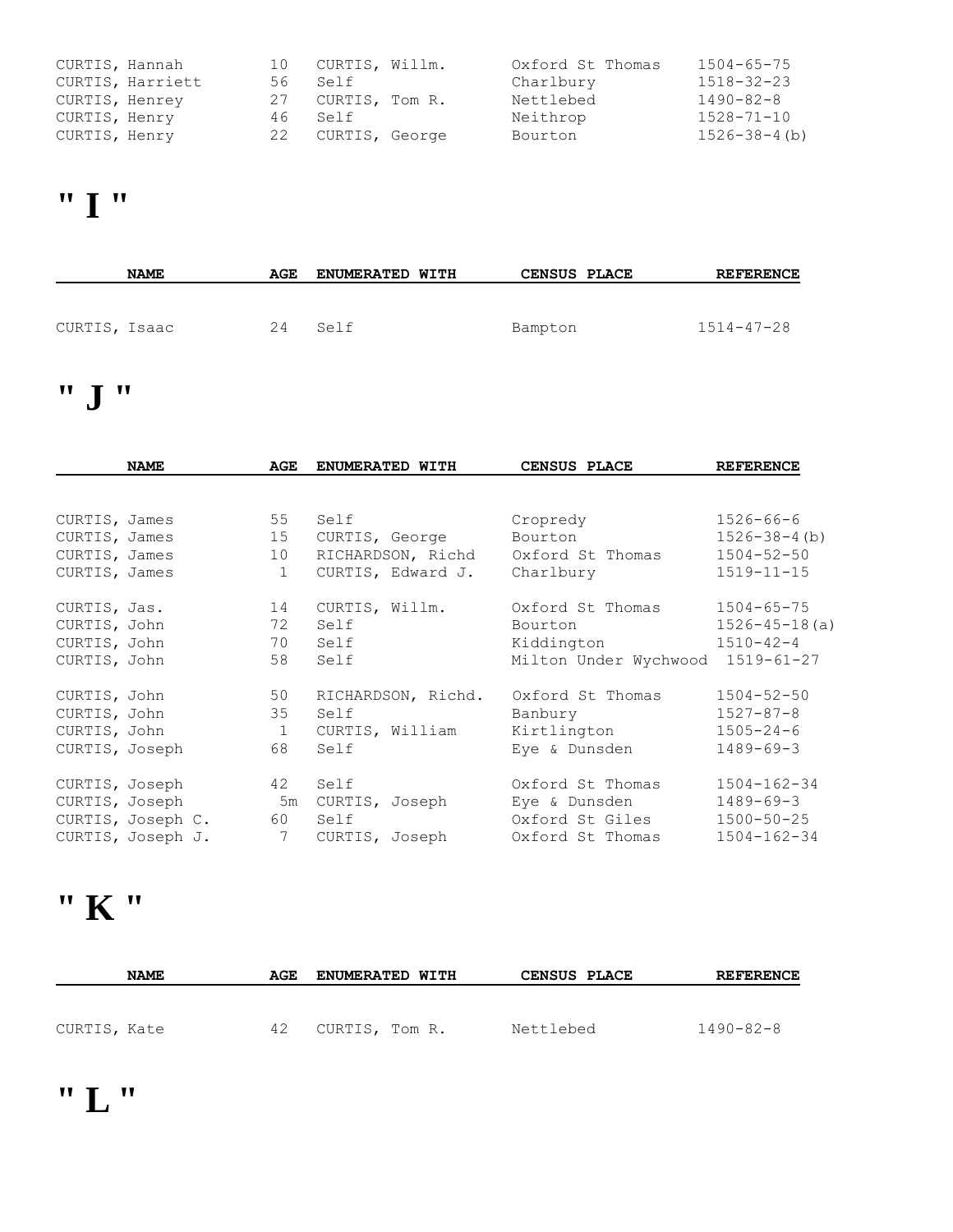| <b>NAME</b>     | AGE | ENUMERATED WITH   | CENSUS PLACE     | <b>REFERENCE</b>    |  |
|-----------------|-----|-------------------|------------------|---------------------|--|
|                 |     |                   |                  |                     |  |
| CURTIS, Laura   | 8   | CURTIS, Charles   | Oxford St Giles  | 1499-113-19         |  |
| CURTIS, Lily B. | 4   | CURTIS, Edward J. | Charlbury        | $1519 - 11 - 15$    |  |
| CURTIS, Louisa  | 43  | Self              | Oxford St Thomas | $1504 - 80 - 9$     |  |
| CURTIS, Louisa  | 25  | CURTIS, Mathias   | Eye & Dunsden    | $1489 - 70 - 5$     |  |
| CURTISS, Louisa | 15  | CURTISS, Sarah    | Caversham        | $1490 - 21 - 35$    |  |
| CURTIS, Lucy    | 51  | CURTIS, George    | Bourton          | $1526 - 38 - 4$ (b) |  |

#### **" M "**

|              | <b>NAME</b>          | AGE           | ENUMERATED WITH               | CENSUS PLACE     | <b>REFERENCE</b>    |
|--------------|----------------------|---------------|-------------------------------|------------------|---------------------|
|              |                      |               |                               |                  |                     |
|              | CURTIS, M.A.         | 26            | CURTIS, Harriett              | Charlbury        | $1518 - 32 - 23$    |
|              | CURTIS, Maria L.     | 34            | CURTIS, Joseph                | Eye & Dunsden    | $1489 - 69 - 3$     |
|              | CURTIS, Martha Annie | $\mathcal{S}$ | CURTIS, John                  | Banbury          | $1527 - 87 - 8$     |
| CURTIS, Mary |                      | 67            | CURTIS, Thomas                | Bourton          | $1526 - 45 - 18(b)$ |
| CURTIS, Mary |                      | 62            | CURTIS, William               | Oxford St Giles  | 1499-135-25         |
| CURTIS, Mary |                      | 62            | CURTIS, Joseph C.             | Oxford St Giles  | $1500 - 50 - 25$    |
| CURTIS, Mary |                      | 42            | Self                          | Oxford St Thomas | $1504 - 48 - 42$    |
| CURTIS, Mary |                      | 12            | RICHARDSON, Richd.            | Oxford St Thomas | $1504 - 52 - 50$    |
|              | CURTIS, Mary Ann     | 22            | CHEATLE, Thomas Henry Burford |                  | $1517 - 54 - 1$     |
|              | CURTIS, Mary E.S.    | 12            | CURTIS, Edward J.             | Charlbury        | $1519 - 11 - 15$    |
|              | CURTIS, Mary M.      | 38            | CURTIS, Edward J.             | Charlbury        | $1519 - 11 - 15$    |
|              | CURTIS, Mathias      | 55            | Self                          | Eye & Dunsden    | $1489 - 70 - 5$     |

## **" N "**

| <b>NAME</b>  | AGE | <b>ENUMERATED WITH</b> | <b>CENSUS PLACE</b> | <b>REFERENCE</b>   |
|--------------|-----|------------------------|---------------------|--------------------|
|              |     |                        |                     |                    |
| CURTIS, Noah | 13  | CURTIS, George         | Bourton             | $1526 - 38 - 4(b)$ |

# **" O "**

| <b>NAME</b>    | AGE | <b>ENUMERATED WITH</b> | <b>CENSUS PLACE</b> | <b>REFERENCE</b> |
|----------------|-----|------------------------|---------------------|------------------|
|                |     |                        |                     |                  |
| CURTIS, Olivia | 60  | Self                   | Banbury             | 1527-35-2        |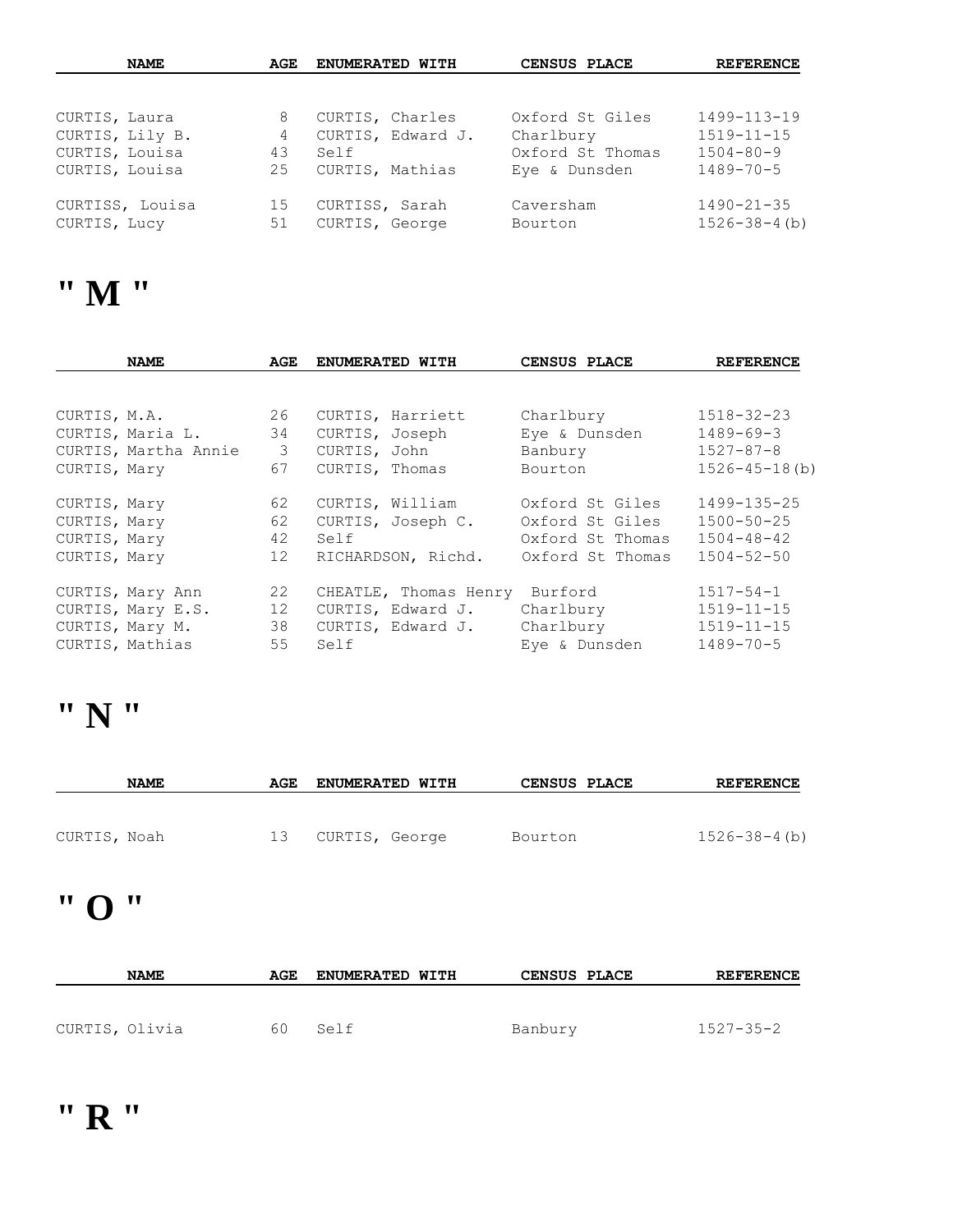| <b>NAME</b>         | AGE | <b>ENUMERATED WITH</b> | CENSUS PLACE   | <b>REFERENCE</b> |
|---------------------|-----|------------------------|----------------|------------------|
|                     |     |                        |                |                  |
|                     |     |                        |                |                  |
| CURTIS, Rebecca     | 50  | CURTIS, Mathias        | Eye & Dunsden  | $1489 - 70 - 5$  |
| CURTIS, Richard     | 60  | Self                   | Steeple Barton | $1509 - 44 - 12$ |
| CURTIS, Richard     | 15  | CURTIS, Sarah          | Bodicote       | $1523 - 74 - 16$ |
| CURTEIS, Rowland T. | 12  | St Kendons School      | Cowley         | $1497 - 48 - 47$ |
| CURTIS, Ruth        | 19  | CURTIS, George         | Banbury        | $1527 - 86 - 5$  |

# **" S "**

| <b>NAME</b>      | AGE      | ENUMERATED WITH    | CENSUS PLACE                     | <b>REFERENCE</b> |
|------------------|----------|--------------------|----------------------------------|------------------|
|                  |          |                    |                                  |                  |
| CURTIS, Saml.    | 12       | CURTIS, Willm.     | Oxford St Thomas                 | $1504 - 65 - 75$ |
| CURTIS, Samuel   | 23       | TIMMS, Samuel      | Bodicote                         | $1523 - 71 - 10$ |
| CURTIS, Sarah    | 82       | SLATE, George      | Charlbury                        | $1518 - 4 - 1$   |
| CURTIS, Sarah    | 80       | Self               | Bodicote                         | $1523 - 74 - 16$ |
| CURTISS, Sarah   | 70       | Self               | Caversham                        | $1490 - 21 - 35$ |
| CURTIS, Sarah    | 65       | Oxford Workhouse   | Oxford St Clement                | $1500 - 84 - 3$  |
| CURTIS, Sarah    | 58       | CURTIS, John       | Milton Under Wychwood 1519-61-27 |                  |
| CURTIS, Sarah    | 27       | CURTIS, Olivia     | Banbury                          | $1527 - 35 - 2$  |
| CURTIS, Sarah    | 17       | GERRING, Charles   | Witney                           | $1516 - 20 - 5$  |
| CURTIS, Sarah A. | 11       | CURTIS, John       | Kiddington                       | $1510 - 42 - 4$  |
| CURTIS, Sarah A. | $\sim$ 1 | CURTIS, Joseph     | Eye & Dunsden                    | $1489 - 69 - 3$  |
| CURTIS, Selina   | 14       | CURTIS, Charles    | Oxford St Giles                  | 1499-113-19      |
| CURTIS, Sidney   | 6        | RICHARDSON, Richd. | Oxford St Thomas                 | $1504 - 52 - 50$ |
| CURTIS, Stephen  | 33       | CURTIS, Joseph     | Eye & Dunsden                    | 1489-69-3        |
| CURTIS, Susan    | 35       | CARPENTER, John    | Oxford St Thomas                 | $1504 - 40 - 26$ |
| CURTIS, Susanna  | 32       | HARRIS, Emma       | Shenington                       | $1524 - 8 - 9$   |
|                  |          |                    |                                  |                  |

# **" T "**

|                | <b>NAME</b>       | AGE | ENUMERATED WITH      | CENSUS PLACE                       | <b>REFERENCE</b>    |
|----------------|-------------------|-----|----------------------|------------------------------------|---------------------|
|                |                   |     |                      |                                    |                     |
| CURTIS, Thomas |                   | 71  | Self                 | Bourton                            | $1526 - 45 - 18(b)$ |
| CURTIS, Thomas |                   | 58  | Self                 | Woolvercot                         | $1512 - 30 - 31$    |
| CURTIS, Thomas |                   | 33  | PERRIN, William      | Bodicote                           | $1523 - 80 - 3$     |
| CURTIS, Thos.  |                   | 16  | CURTIS, Willm.       | Oxford St Thomas                   | $1504 - 65 - 75$    |
|                |                   |     |                      |                                    |                     |
|                | CURTIS, Thyrza A. | 27  | Thomas S.<br>ORMOND, | Oxford St Mary Magdalen 1502-14-21 |                     |
| CURTIS, Tom R. |                   | 40  | Self                 | Nettlebed                          | $1490 - 82 - 8$     |



| <b>NAME</b> | AGF | <b>ENUMERATED</b> | WITH | CENSUS | <b>PLACE</b> | <b>REFERENCE</b> |
|-------------|-----|-------------------|------|--------|--------------|------------------|
|-------------|-----|-------------------|------|--------|--------------|------------------|